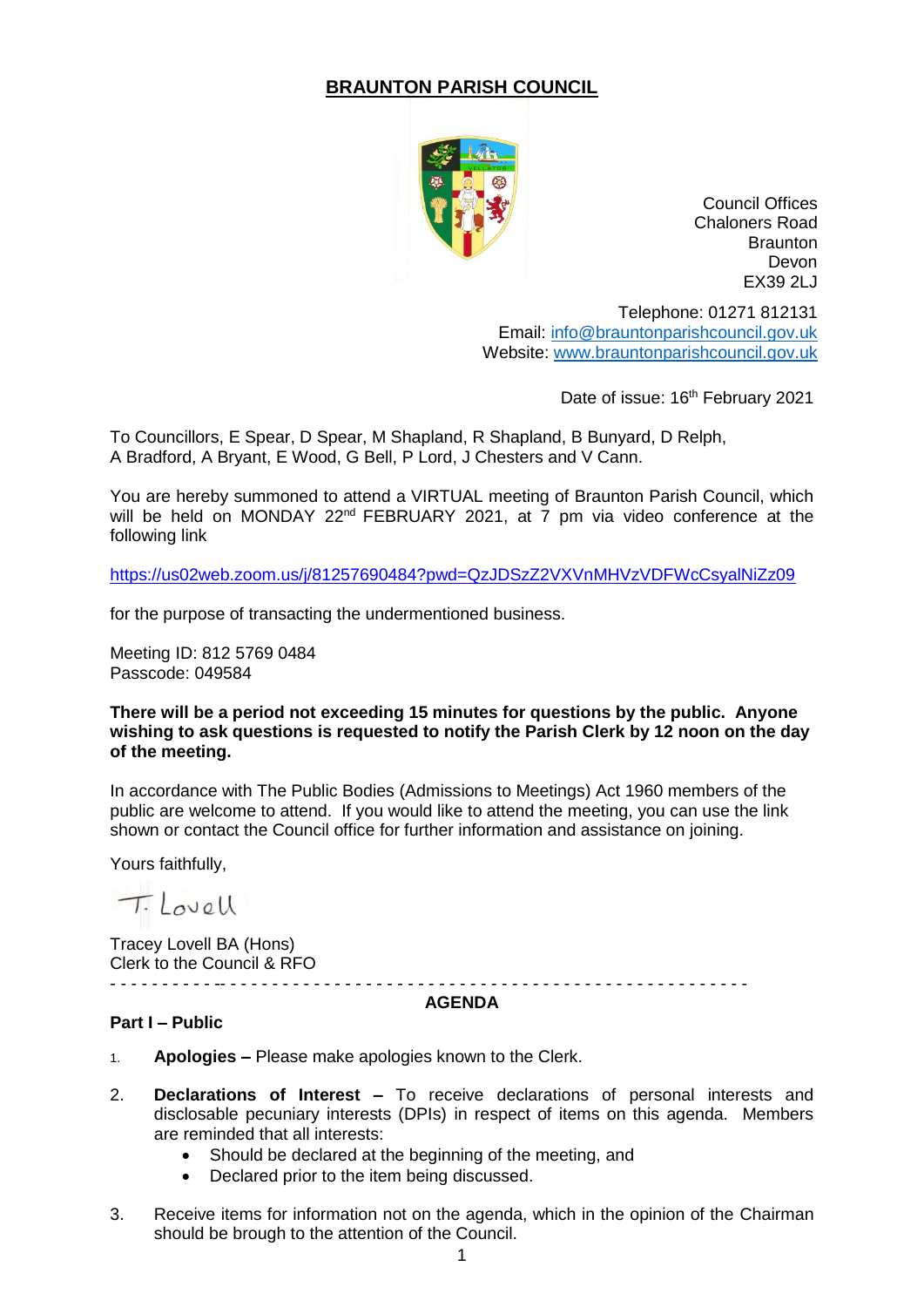- 4. **Public Participation Period –** Members of the public are permitted to make representations, ask questions and give evidence in respect of any item of business relating to the Parish Council. The period of time which is designated for public participation shall not exceed 15 minutes. Each member of the public is entitled to speak once only in respect of business and shall not speak for more than 3 minutes. A question asked by a member of the public during this period shall not require a response or debate at the meeting.
- 5. **Plant a tree in memory of Captain Sir Tom Moore** Receive Nick Plumb representing the Learning Co-operative Trust requesting permission to plant a tree on parish land in memory of Captain Sir Tom Moore.
- 6. **Fibre Broadband, programme for rollout to rural Devon and Braunton** Receive Clive Leworthy, Community Ambassador at Airband Community Ltd.
- 7. **Braunton Neighbour Plan** Receive update from the Braunton Neighbourhood Plan Steering Group.
- 8. **Planning –** North Devon Council the determining Authority, has asked for comments from this Parish Council on the following applications (click on the application number to view the Application):
	- (a) [72841](https://planning.northdevon.gov.uk/Planning/Display/72841) **Proposal:** Outline application for erection of dwelling (all matters reserved). **Location:** Dapperden, Lower Park Road, Braunton, Devon EX33 2HS **Applicant:** Mr & Mrs Lewis
	- (b) [72836](https://planning.northdevon.gov.uk/Planning/Display/72836) **Proposal:** Erection of two dwellings together with alterations to existing builders workshop to be used as ancillary store. **Location:** Land of Down Lane, Braunton, Devon. **Applicant:** Baddick Bros
	- (c) [72872](https://planning.northdevon.gov.uk/Planning/Display/72872) **Proposal:** Raising of roof to create additional accommodation with dormer windows, single storey extensions, balcony and ancillary building (office/gym). **Location:** 16 Pixie Lane, Braunton, Devon EX33 1AZ **Applicant:** Mr & Mrs Doone
	- (d) 72849 **Proposal:** Extension to dwelling. **Location:** 11 Homer Crescent, Braunton, Devon EX33 1DT **Applicant:** Mr Philip Hill

## 9. **North Devon Council – Planning Decisions**

- 72732 Description: Erection of garden room on South elevation. Location: Beara Charter Farm, Marwood, Barnstaple, Devon, EX31 4EH. Applicant: Mr G Nicholas Decision: APPROVED Decision Date: 12/02/21
- 72735 Description: Extension to create entrance porch. Location: 41 Easterly Park, Braunton, Devon, EX33 2FH Applicant: Mr C Mc Sherry Decision: APPROVED Decision Date: 09/02/21